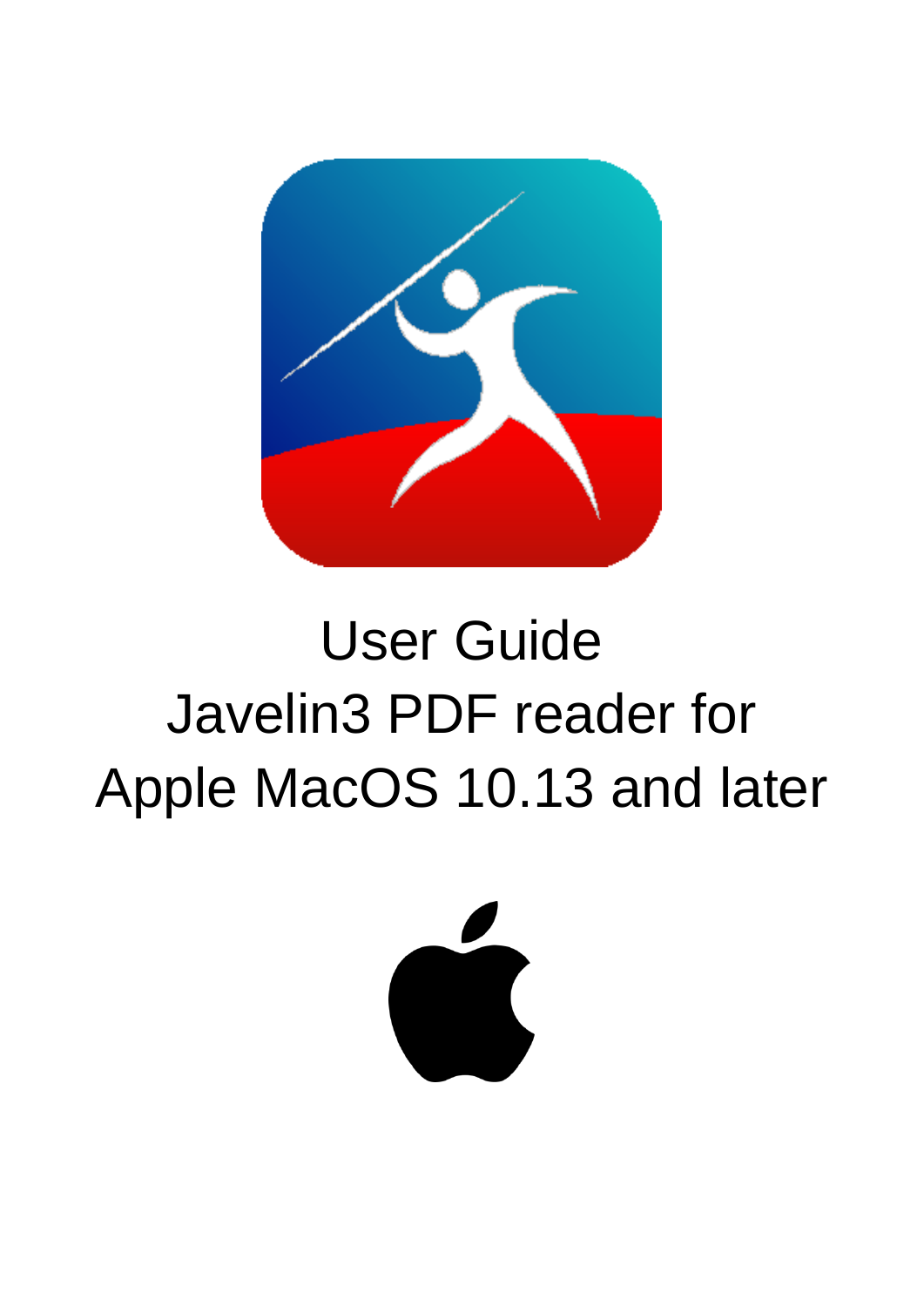# **Overview**

Javelin3 PDF readers for MacOS are fast, very small PDF readers that can open and view standard PDF files (.pdf) and Drumlin DRM-secured PDF files (.drmx and .drmz files). For advice on downloading our special DRMZ and DRMX format files, please see the [Downloading](#page-6-0) and [Catalogs](#page-7-0) sections of this document.

## *User interface*

The screenshot below provides a sample PDF (the Javelin3 for Windows PDF document) displayed within the Javelin3 for Mac readers with the Outline tab area displayed. As can be seen, the Javelin3 reader is based on the standard Apple Mac PDF reader software "Preview". The main difference is that when a .drmx or .drmz file is opened it will ask for an authorization code before the secured PDF is displayed (on the first occasion).



The menus and toolbar displayed are similar to the Mac Preview program, with the File menu being specific to the Javelin program. The items on this menu are described in the sections below [\(File menu\)](#page-4-0). The toolbar includes facilities for navigation, page selection, searching text, view modes, zooming and downloading. These are illustrated on the screenshot below, with all being essentially the same as in Preview except for the [download icon](#page-6-0) (see later in this document for more details). The toolbar can be customized (see the [View menu](#page-9-0) item, described later in this document).

| x            |            | $\sim$ |        | □‡<br>$\Box$ | ▗▝▀▔▘<br>$\overline{\phantom{a}}$ | $\alpha$ |
|--------------|------------|--------|--------|--------------|-----------------------------------|----------|
| Back/Forward | Navigation | Page   | Search | View Mode    | Zoom In/Out Download              |          |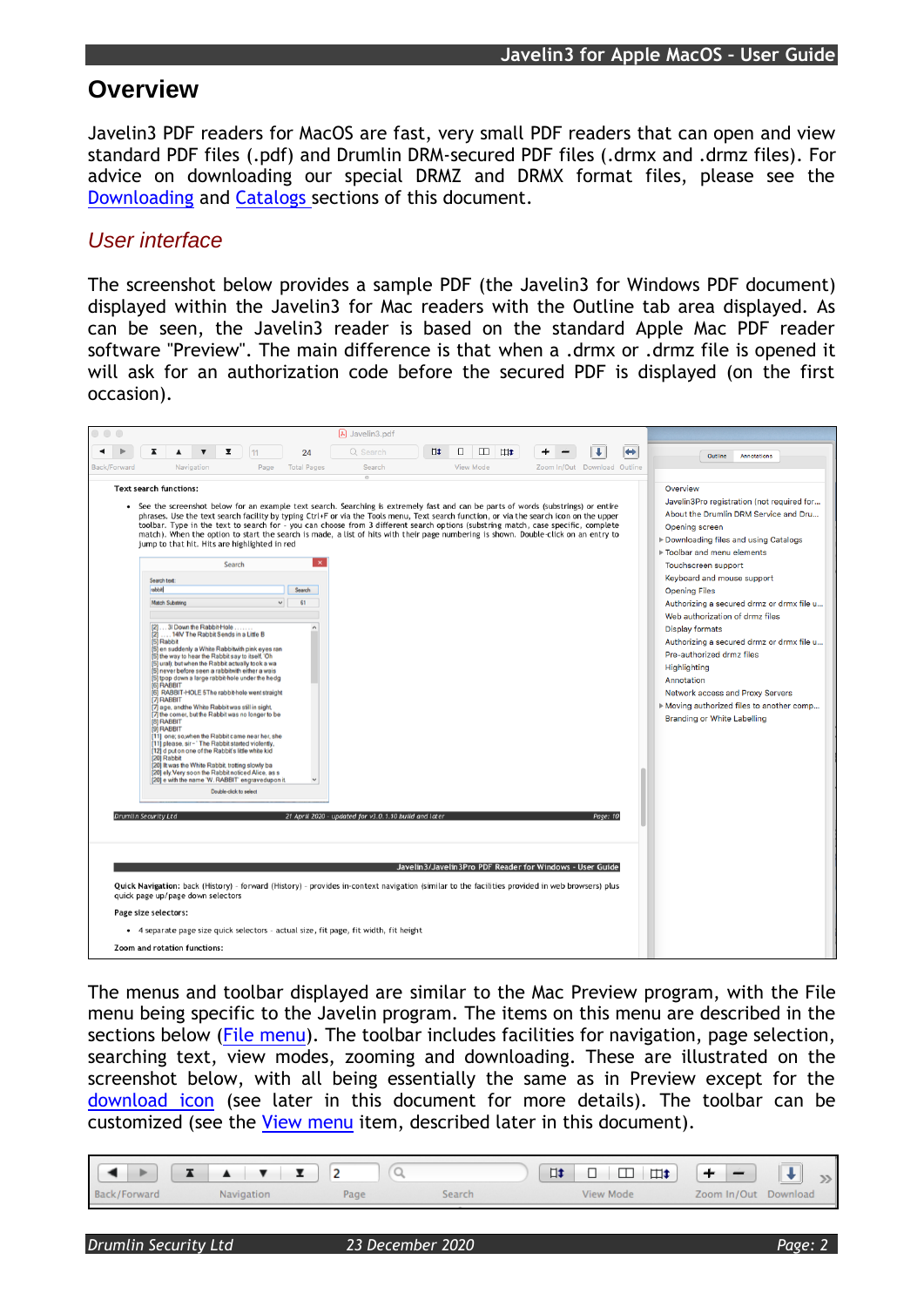## *Markup and Annotation*

#### **Markup**

Javelin3 readers support mark-up and annotation. The screenshot below illustrates this for a section of a document that has been selected by left-clicking the mouse and dragging across the text to be highlighted – this procedure can be carried out for both standard PDFs and secured PDFs (drmz files). After highlighting the mark-up can be removed, line-by-line by clicking on the line in question and right-clicking to obtain the delete highlighting option for that line.

| Name                                     | Date                                                                                                                                                                                                                                                                                                                                                                       |
|------------------------------------------|----------------------------------------------------------------------------------------------------------------------------------------------------------------------------------------------------------------------------------------------------------------------------------------------------------------------------------------------------------------------------|
| <b>Charlotte's Web</b>                   |                                                                                                                                                                                                                                                                                                                                                                            |
| <b>Pre-Reading Activities and Ideas</b>  |                                                                                                                                                                                                                                                                                                                                                                            |
| Strikeout<br>qood 1<br>resport Underline | 1. Guide students through a discussion of the qualities of a perfect friend.<br>Example questions could include: What do friends do for one another? How can<br>you te Highlight le is your friend? What character traits are important for a<br>ve? What do you like about your best friend? List their<br>to see during the reading of the novel. This could be used for |
| novel.                                   | comparison between the friendship of Wilbur and Charlotte after reading the                                                                                                                                                                                                                                                                                                |

#### **Annotation**

A new note can be added by right-clicking on a location on a page that is not highlighted. Right-clicking on an existing note will enable the item to be selected so it can be amended or deleted. For secured PDFs annotations are stored in an external file with extension .nts in the same folder as the document. Text entry is via a pop-up form and when OK is pressed the sticky note is displayed.

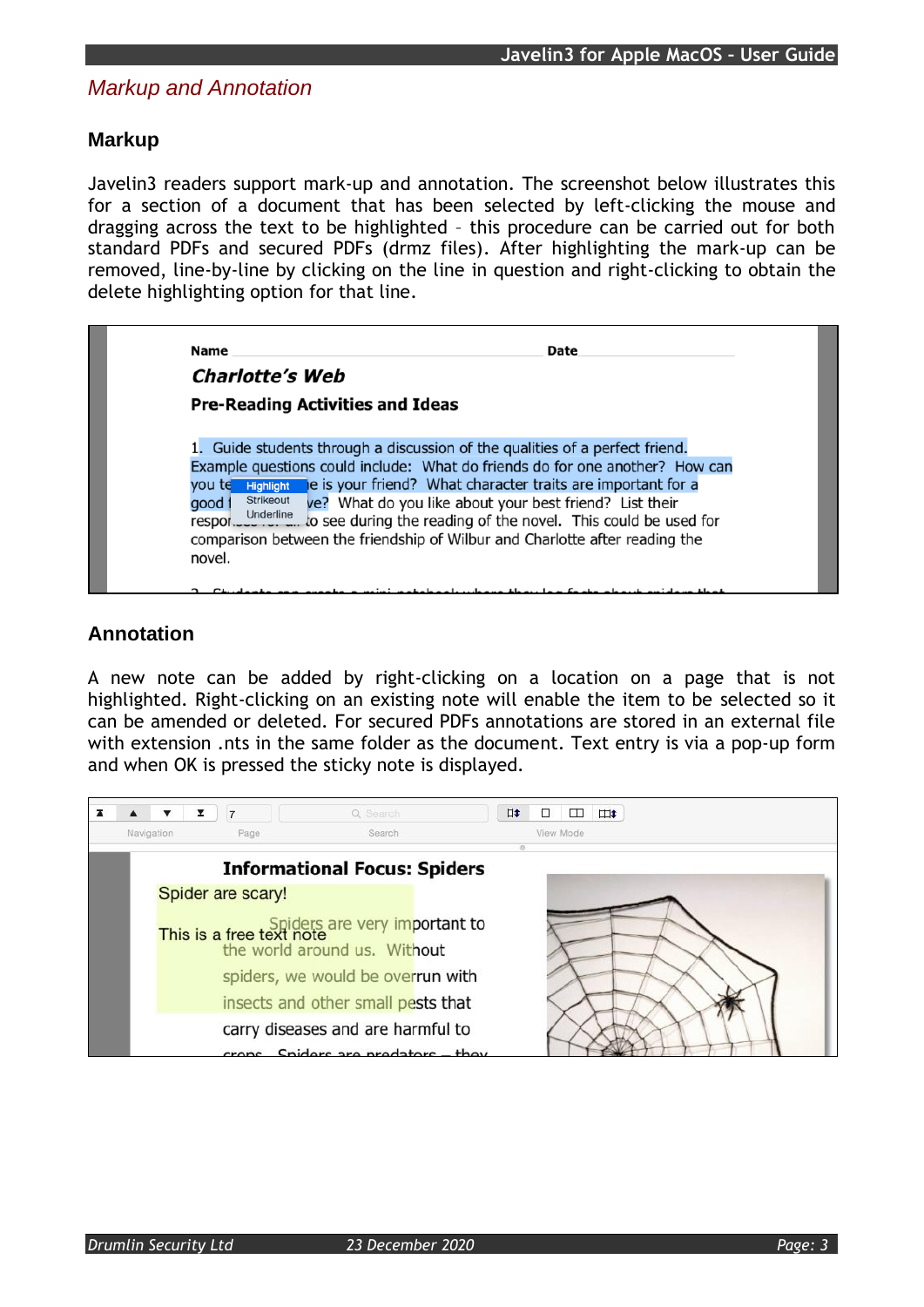# **Authorizing documents**

#### *Online authorization*

To authorize a .drmx or .drmz file simply run Javelin3, select the File menu, Open… option, and pick the file to open. An authorization form is displayed the first time this document is viewed, as shown below:

| Authorisation                                                |               |
|--------------------------------------------------------------|---------------|
| <b>Authorisation Code:</b>                                   | Load<br>Paste |
| Freedom From Lyme Disease by Bryan Rosner.pdf<br>DocID:20835 | Cancel<br>ОΚ  |

Enter the code provided to you by the document publisher (typically a 9-character string of text in lower case plus numbers). You can Copy the code and then use the Paste button to enter it into the field shown and press OK. You must have an active internet connection at this point because the code is checked against our server to ensure it is valid. If all is OK the file is opened for viewing, and the process typically does not have to be repeated on subsequent occasions.

Note the DocumentID: 20835 shown on this form – each secure PDF has a unique DocumentID and this is used to identify the document on your Mac, even if you change the filename (but not the file extension).

Once authorized a document remains accessible on the device where it has been authorized, but copies will not be usable if a copy is made and transferred to another device. In some instances (e.g. expiry of number of times a file may be viewed or printed) it may be possible to re-authorize a file that has "expired", generally using a new code provided by the publisher of the document or the same code may still be available for use (if multiple use of the code is permitted or the code is reset for you).

#### *Removal of authorization*

Occasionally it is necessary to remove authorization for a document that has previously been authorized. This can be achieved via the File menu, remove authorization option. The simplest way to use this facility is to open the document to be "un-authorized" and then select the file menu item. If the document is not already open Javelin3 will prompt for you to enter the documentID of the document in question – e.g. 20835 in the example shown in the previous section. Note that removal of authorization for a specific device does not make the authorization code available once more – ask the document publisher for a code reset or new code if this is required.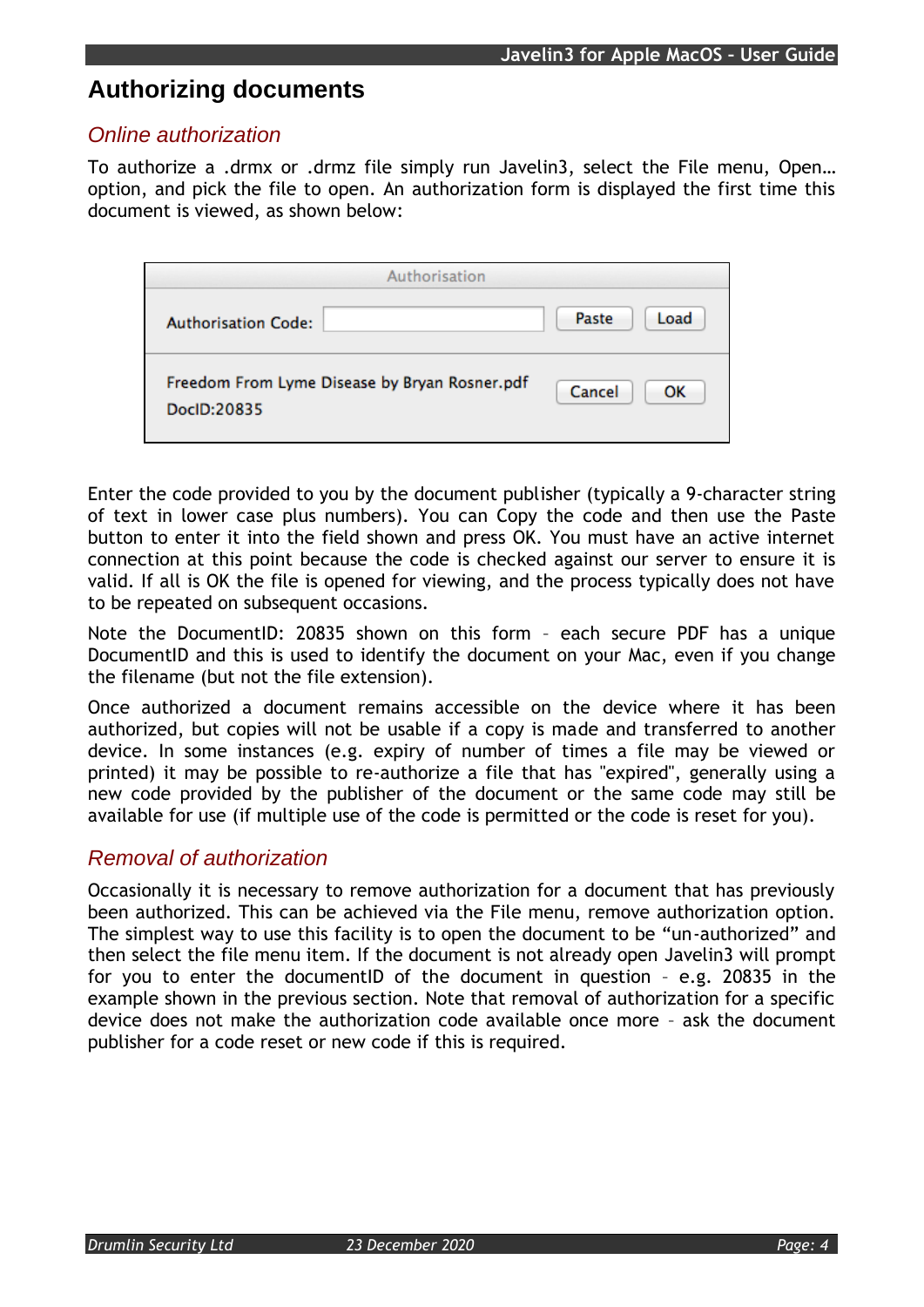# <span id="page-4-0"></span>**File menu**

#### *Open, Open recent…*

The Open menu item enables DRMX or DRMZ files and PDF files to be opened and read. If a DRMX or DRMZ file is opened for the first time, the authorization process described above will be invoked. Once a file has been authorized it can be opened using the File menu, Open option, without requiring re-authorization UNLESS some feature expires (e.g. number of times it can be printed) and then requires re-authorization or is no longer available for that facility. The File menu also displays recently opened files which may be selected and will then be displayed.

#### <span id="page-4-1"></span>*Properties*

The Properties menu item displays the properties for PDF files, and in addition, the DRM properties (permission settings) for secured PDFs (.drmx and .drmz files). An example for a .drmz file is shown below:

| Title:                                                               | <b>OSCEhome Package</b>                               |                       |                         |            |  |  |  |
|----------------------------------------------------------------------|-------------------------------------------------------|-----------------------|-------------------------|------------|--|--|--|
| Subject:                                                             | <b>OSCE Preparation</b>                               |                       |                         |            |  |  |  |
| Author:                                                              | Al Imari                                              |                       |                         |            |  |  |  |
| Keywords:                                                            | [Medical OSCE Exam] [USMLE Step 2 CS] [LMCC MCCQE II] |                       |                         |            |  |  |  |
| Creator:                                                             | <b>ImageToPDF</b>                                     |                       |                         |            |  |  |  |
| Producer:                                                            | <b>ImageToPDF</b>                                     |                       |                         |            |  |  |  |
| Created:                                                             | 5 Aug 2013                                            |                       | Modified:               | 7 Aug 2013 |  |  |  |
| Pages:                                                               |                                                       |                       | <b>File Size:</b>       |            |  |  |  |
| <b>File Name:</b>                                                    |                                                       |                       |                         |            |  |  |  |
|                                                                      |                                                       |                       |                         |            |  |  |  |
|                                                                      |                                                       | <b>PDF Properties</b> | <b>DRM Properties</b>   |            |  |  |  |
| <b>Document ID:</b>                                                  |                                                       | 17378                 |                         |            |  |  |  |
| Allowed to be Opened:                                                |                                                       |                       | <unlimited></unlimited> |            |  |  |  |
| Allowed to be Printed:                                               |                                                       |                       | <unlimited></unlimited> |            |  |  |  |
|                                                                      |                                                       | 1300                  |                         |            |  |  |  |
|                                                                      |                                                       | N/A                   |                         |            |  |  |  |
| Allowed to Print Pages:<br><b>Valid From Date:</b><br>Valid To Date: |                                                       |                       | 2020-12-30              |            |  |  |  |
|                                                                      |                                                       |                       |                         |            |  |  |  |
|                                                                      |                                                       |                       |                         |            |  |  |  |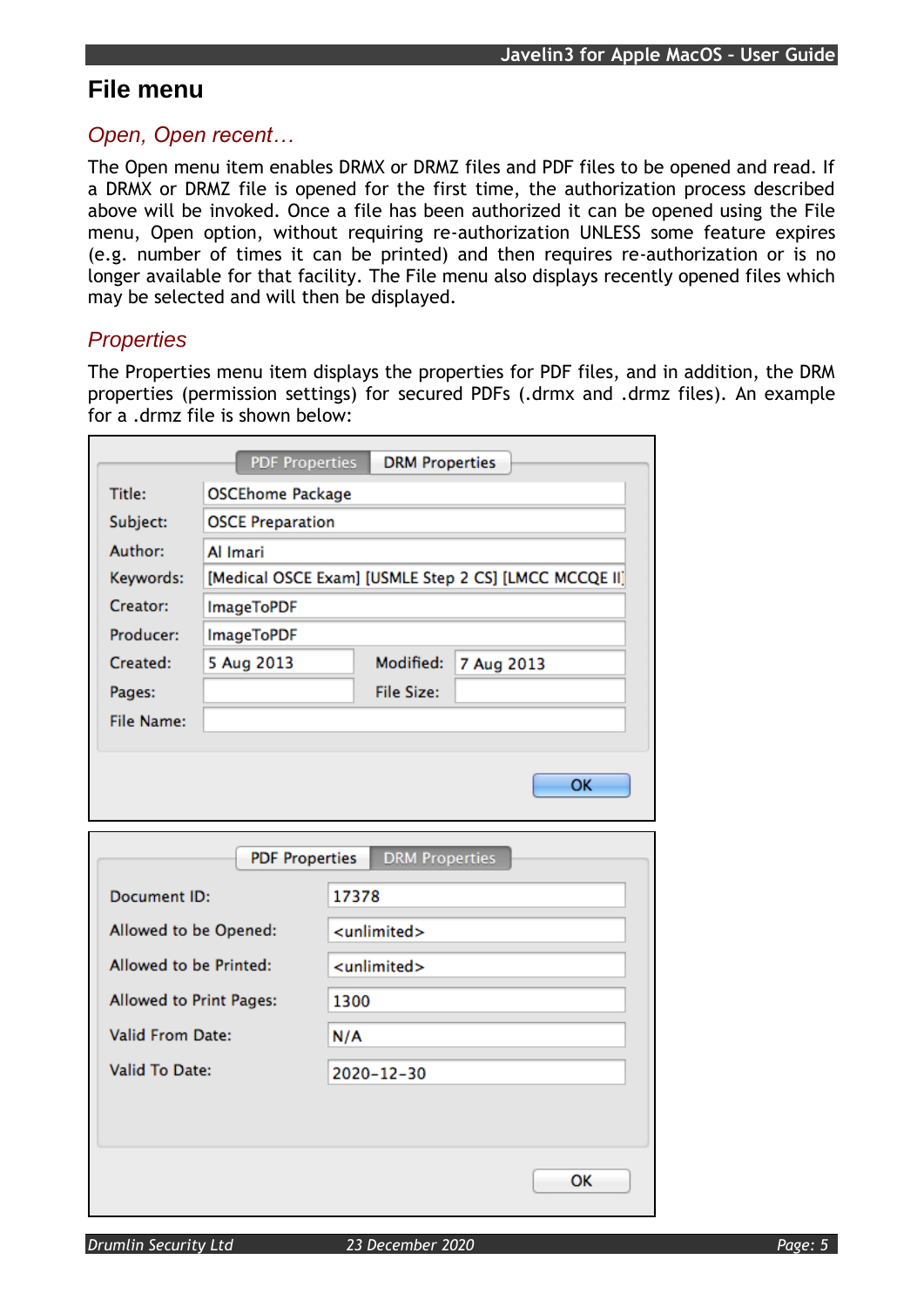#### *Save*

Saves any mark-ups or annotations that have been added prior to closing a document (on closing, if there are any changes the software prompts to see if you wish to save them).

#### *Close*

Closes the currently viewed file – note that Javelin3 for MacOS is a multi-windowing application so it is possible to have multiple documents open at the same time. When all documents are closed only the menu items are displayed, as per other Mac apps.

#### *Remove authorization*

Removal of authorization is a facility which is provided for two reasons. The first is to ensure that the stored information relating to a document and its permissions are removed from the Mac, in order to clear these and enable an updated version of the document to be re-authorized with new permission settings. This is very occasionally necessary, and useful when running tests before documents are distributed. The second reason for removal of authorization is where this is agreed with the publisher as a means of demonstrating that the document has been removed from the device in question. The removal process de-authorizes the current Mac for that document and also logs this on the DRM server so the publisher can confirm the action specified has taken place. Removal of authorization does not reset/re-enable a previously applied authorization code.

#### *Export all notes*

This facility exports any annotations (notes) as a text file and opens the result in the Mac TextEdit application.

## *Log file*

Javelin3 creates a log of the current session which it retains in memory. This includes diagnostic information which we may request if you have a technical support issue. When selected the option displays a form as shown below - simply provide a convenient name for the file and it will be saved on your Mac as a text file, which you can then either open and copy the text into an email, or attach to an email for us to review:

| $\sim$<br>$\cup$  | Save                    |
|-------------------|-------------------------|
| Save As: Untitled | $\overline{\mathbf{v}}$ |
| Tags:             |                         |
|                   | Where: Documents        |
|                   |                         |
|                   | Cancel<br>Save          |

#### *Page setup and Print…*

Printing from Javelin3 is very similar to printing from any other Mac application. In fact it is exactly the same for PDF files, but for secured PDF files (e.g. .drmz files) printing may or may not be permitted. If it is not permitted then a message will be displayed explaining this.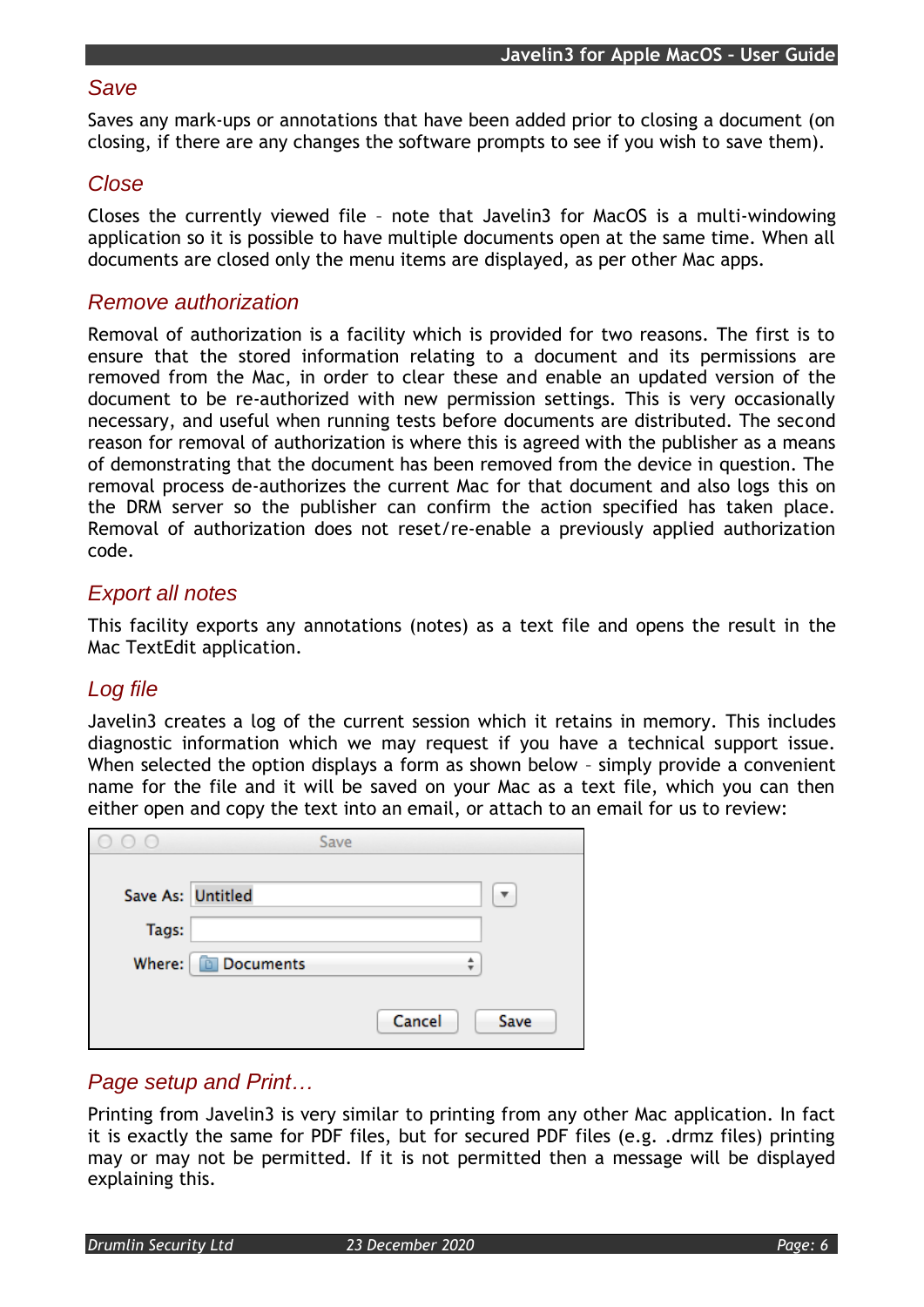#### **Javelin3 for Apple MacOS – User Guide**

If permission to print the document has been provided, but the permitted number of pages printed or times printed has been reached, a message explaining this is displayed. The permitted count can be reset under certain circumstances so ask the document publisher or service provider for assistance. For example, the OSCEhome Package document whose [properties](#page-4-1) were illustrated earlier does permit printing. In this case a maximum number of 1300 pages can be printed. The document itself is shorter than this (642 pages) so the publisher is allowing his customers to print the document in its entirety twice. Note that even if printing is permitted it is possible that printing will be prevented by the software. This will depend on the print device selected – for example, printing to a PDF is not permitted (it will result in an error message being displayed confirming that you cannot print to or save as a PDF).

The print Page setup.. form is shown below as an example – note that printing from Javelin3 includes auto-rotate functionality, so a mixed layout document (portrait and landscape pages) will print correctly without having to specify the page orientation for some pages.

| Settings:          | <b>Page Attributes</b><br>÷      |
|--------------------|----------------------------------|
|                    |                                  |
| <b>Format For:</b> | <b>EPSON WF-7525 Series</b><br>÷ |
|                    | <b>EPSON WF-7525 Series</b>      |
| Paper Size:        | ÷<br>A <sub>4</sub>              |
|                    | 210 by 297 mm                    |
| Orientation:       | ∍                                |
| Scale:             | 100<br>%                         |
|                    |                                  |
|                    | Cancel<br>OK                     |

## <span id="page-6-0"></span>*Download file…*

In some instances secured PDF files (with .drmz or, drmx file extensions) will be either provided via an email attachment, Dropbox distribution or similar file delivery mechanism, or they will be placed on a website and a link for downloading provided. Alternatively access to files may be provided via the Catalogs… menu (if provided – see Catalogs section below for more details).

An example of an internet link would be the sample test file:

<https://www.drumlinsecurity.co.uk/ipad/testfonts.drmz>

Note that when you click on a link like this you should make sure the file is downloaded to a permanent location on your Mac, not a temp file that is then opened. To be certain of this check your Downloads folder to see if the file has been saved there or make sure the file is SAVE'd to your Documents folder or Desktop before trying to open it with Javelin3 (via the File menu, Open… option).

If you have a problem downloading DRMX or DRMZ files from the Internet using Safari (for example it puts rubbish text all over your screen) we recommend that you run Javelin3, select the File menu, Downloads option and enter (or drag in) the web address of the file to download and press the Download button.

*Drumlin Security Ltd 23 December 2020 Page: 7*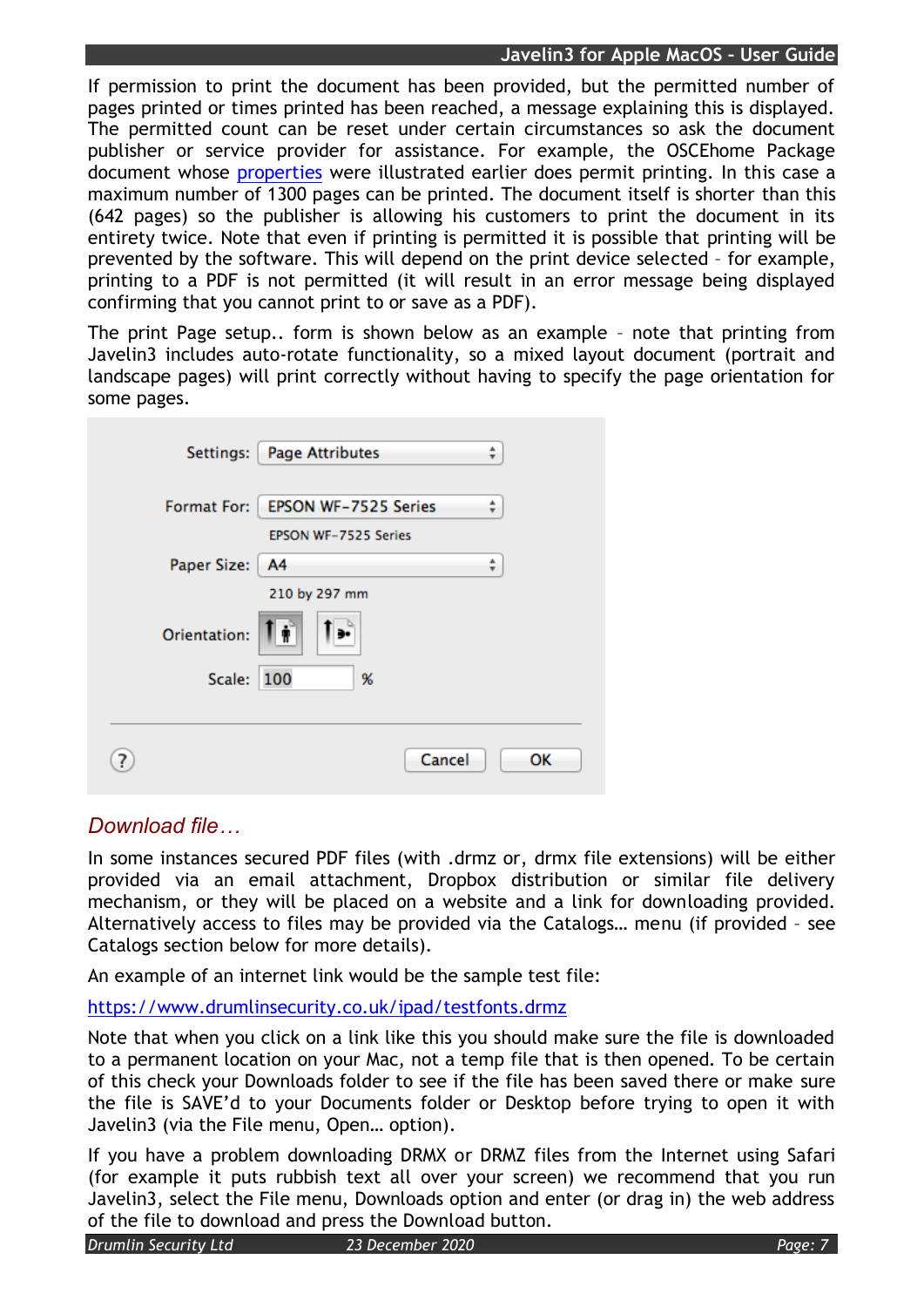#### **Javelin3 for Apple MacOS – User Guide**

The Download facility in Javelin3 allows you to download a drmz or drmx file direct from within the program, which can be much easier than using a web browser. When the download file menu item or toolbar icon is accessed a form is displayed as shown below. You can type in the web address (URL) of the document to download, or if you have the address (e.g. in an email) you can drag it to the input field and then press the Download button to download the file. This process saves the file to your Downloads folder and asks if you would like to open it – if you say Yes, and the file is a PDF, it just opens, but if it is a drmz file then it will ask you for an authorization code. Previously downloaded files are shown listed in the box below the input field – these can be clicked to redownload a file if necessary. In general you do not need to include the http:// or https:// bit of the web address as the program will recognize that the entry is a URL if it follows the basic rules for web addressing.



#### <span id="page-7-0"></span>*Catalogs…*

The Catalog menu item displays the form shown below. This menu item is only displayed for recent versions of MacOS (e.g. not for pre 10.13 OSX versions). If the folder icon with books is clicked a set of books and further catalogs is displayed. These additional catalogs provide access to titles from a wide range of publishers. Alternatively, the URL (web address) of a publisher's catalog can be entered in the download field shown at the top of this form. A catalog URL has the file extension .xml or .zip so a typical example would be: www.pdfz.org/test.xml or [www.pdfz.org/mpbooks.zip](http://www.pdfz.org/mpbooks.zip)

The left arrow icon takes you back a level, the second icon allows the catalog to be refreshed (e.g. if new titles have been added), and the final icon is the action/download icon. Right-clicking on a catalog provides additional functionality: Delete catalog, Catalog Info, Refresh Catalog, Open catalog folder, Open catalog as text

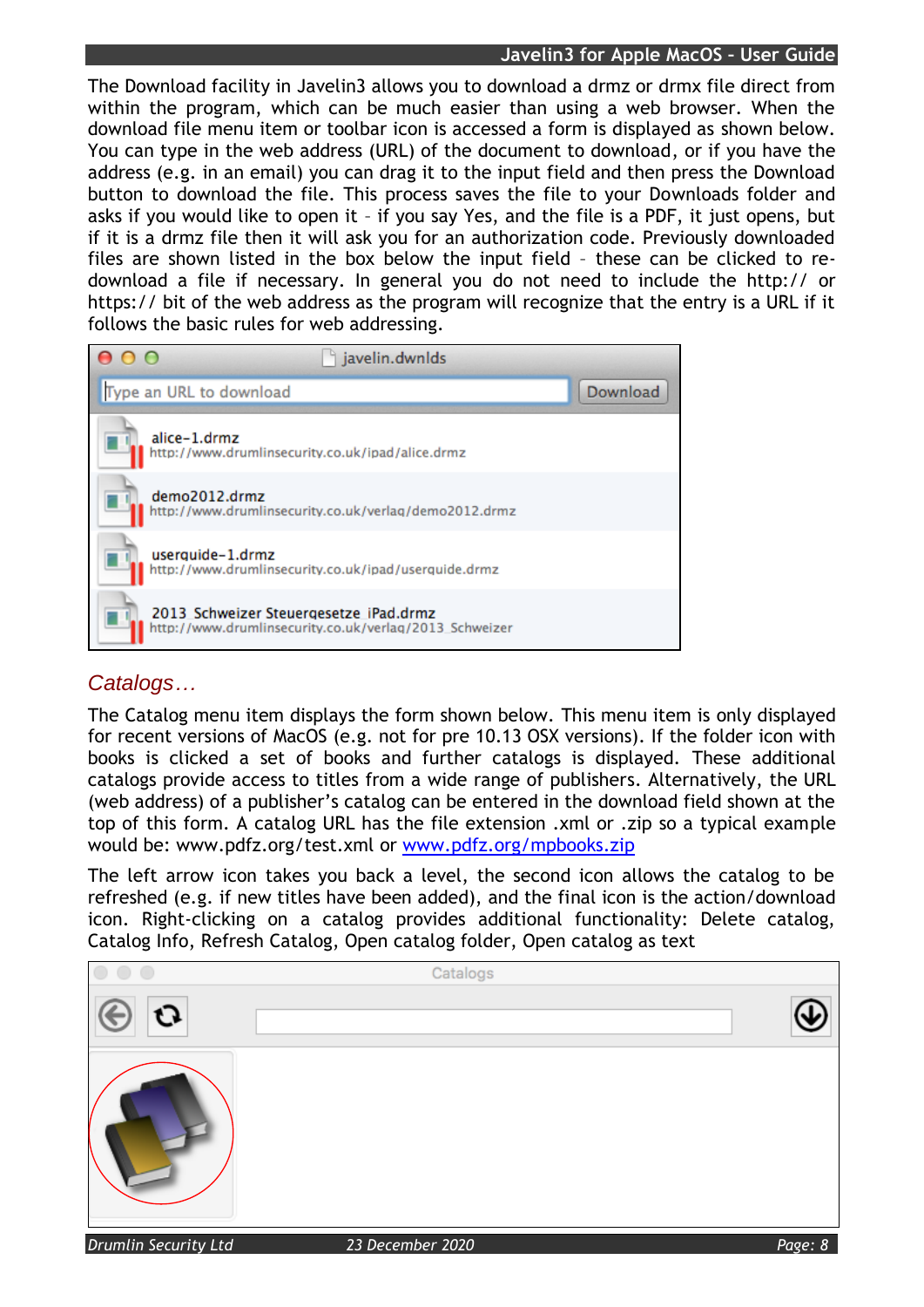#### **Javelin3 for Apple MacOS – User Guide**

Within a catalog icons corresponding to documents are displayed. Clicking on an entry will download and save that item automatically and then prompt you for an authorization code if it is a drmz or drmx file. The book cover image will be displayed if the publisher provides one. Right clicking on an entry in a catalog displays an additional menu of items: Delete document, Document info, Refresh catalog, Open document folder, Refresh document image:





Publications

Matrix Publications



Marshall Islands Journal



Mobilebook Nigeria



Naper Publishing Group

**NK** Institute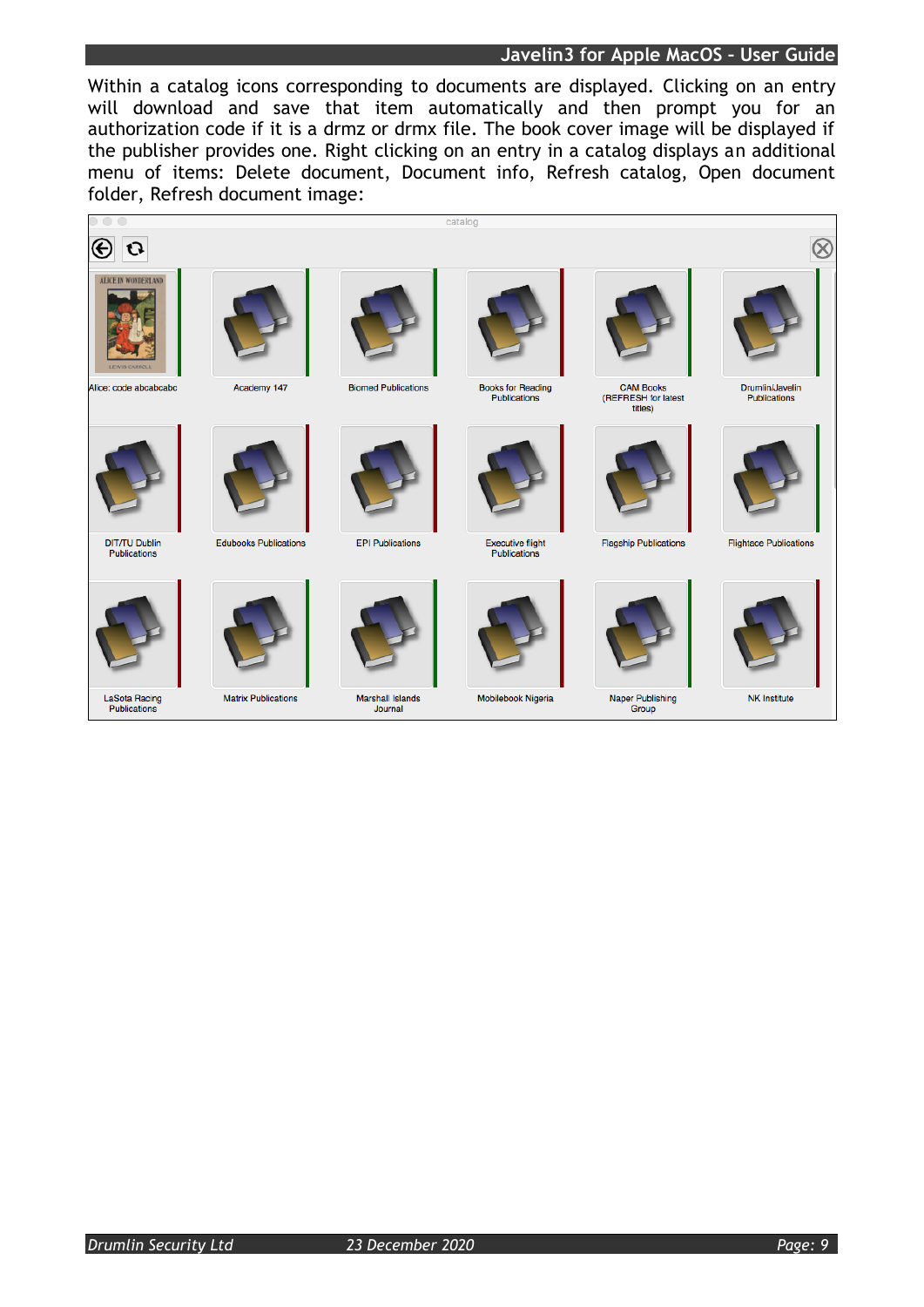# <span id="page-9-0"></span>**View menu**

#### *View/hide toolbar*

This is a simple option that enables the toolbar to be hidden in order t increase the available screen display area. Note that the View menu option for full screen display (see below) provides an extended form of this functionality.

#### *Customize toolbar*

The toolbar is customizable, simply by adding or removing elements using drag and drop. The screenshot below illustrates this, with the default toolbar shown. For example, you may wish to add the Print icon to the default toolbar.

| $\blacktriangleright$ | x                                              | I<br>▼   | $\overline{\phantom{a}}$ | Q                   |                  | Ц‡ | ◻<br>$\Box$<br>$\Box$        |
|-----------------------|------------------------------------------------|----------|--------------------------|---------------------|------------------|----|------------------------------|
| Back/Forward          | Navigation                                     |          | Page                     | Search              |                  |    | View Mode                    |
|                       | +                                              |          | ⇔                        |                     | _                |    |                              |
| <b>Flexible Space</b> | Zoom In/Out                                    | Download | Outline                  | Space               | Print            |    |                              |
|                       | or drag the default set into the toolbar.<br>x | Y<br>$-$ | Q                        | $\square$<br>$\Box$ | $\Box$<br>$\Box$ | ÷  | ⇔                            |
|                       |                                                |          |                          |                     | View Mode        |    | Zoom In/Out Download Outline |

## *Full screen mode/slideview mode*

The View menu includes the option to select Full Screen mode display. This facility displays pages in a form suitable for projection on screens, with right and left mouse clicks providing forward and backward page movement. The mode can be exit-ed via the View menu, Toggle full screen mode, or using the Apple key sequence displayed on the menu item (alt cmd F).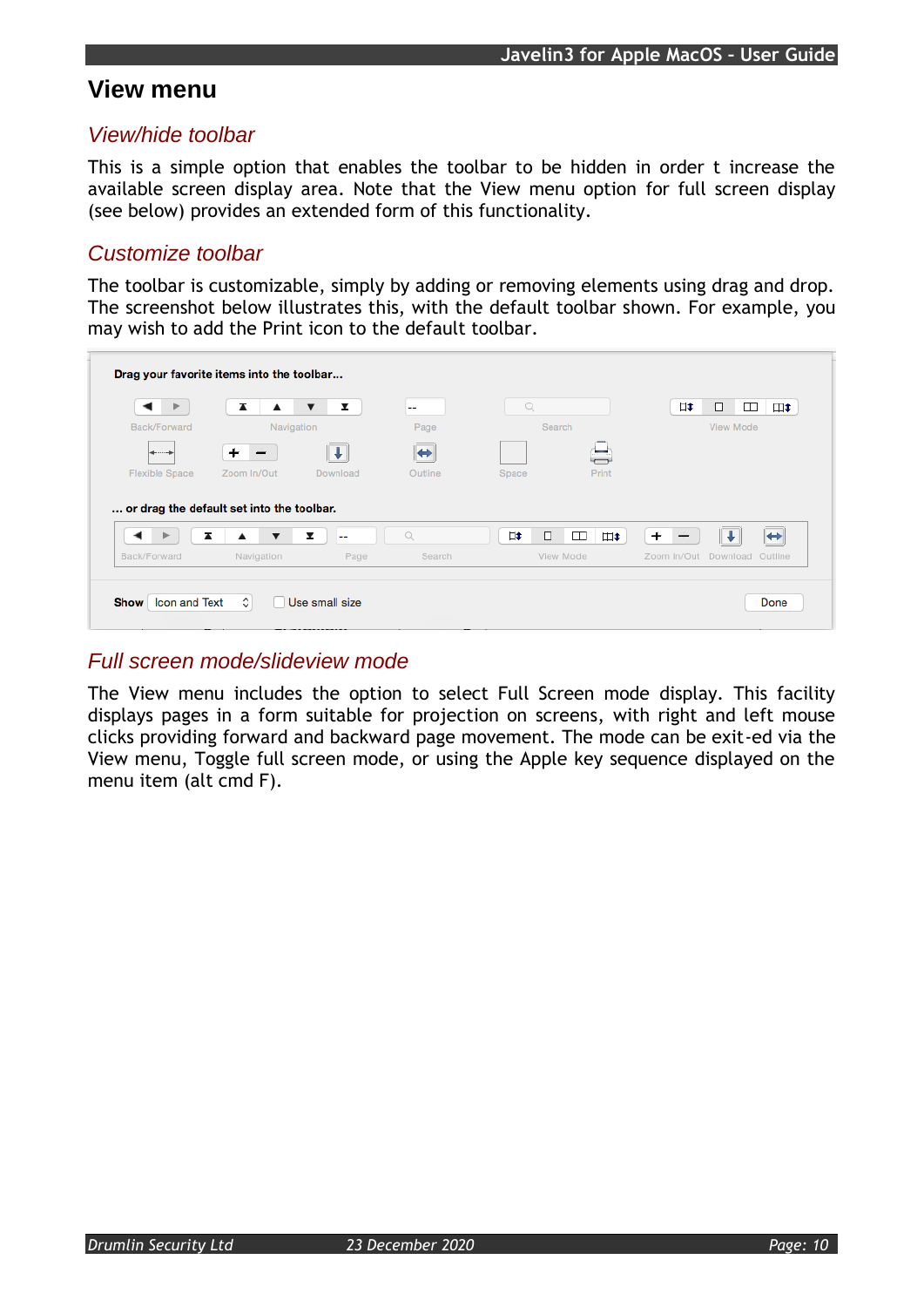# **Accessibility and Read Aloud**

Current versions of the Javelin3 reader supports the Mac read-aloud facilities. To use this text-to-speech option, open a PDF or secured PDF file (typically a drmz file) and select a paragraph that you want to hear – press the Option key and Esc at the same time, and the text should be read-aloud. The SETTINGS app on Mac computers controls this process, and depending on the MacOS version you are running it might be under a heading "Dictation and Speech" or "Accessibility, Speech section). The Settings app defines the speed of speech, voice used, and key sequence that starts and stops the read-aloud facility, so please check these if you have any problems.